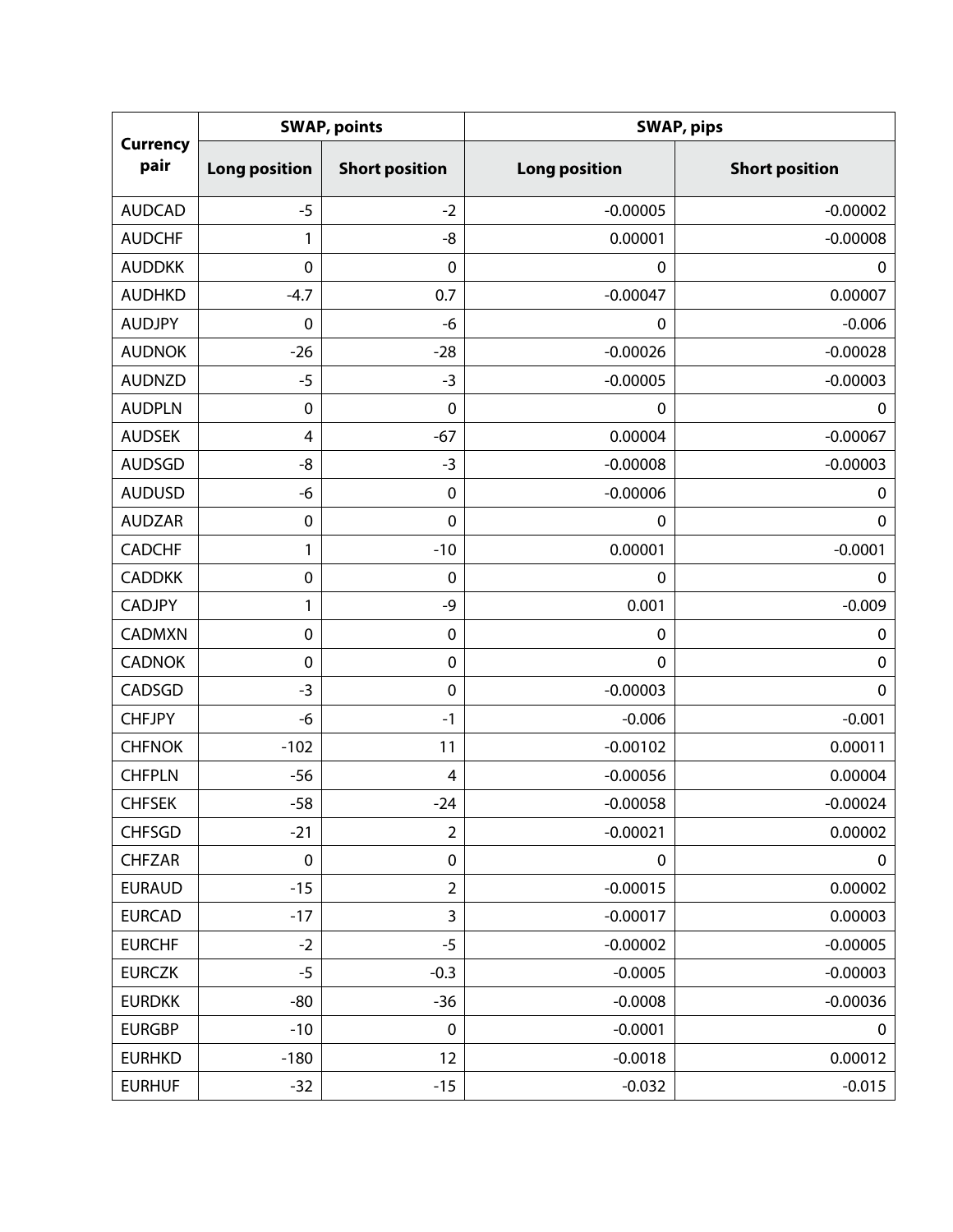| <b>EURILS</b> | $-37$        | $-17$          | $-0.00037$       | $-0.00017$  |
|---------------|--------------|----------------|------------------|-------------|
| <b>EURJPY</b> | $-5$         | $-2$           | $-0.005$         | $-0.002$    |
| <b>EURMXN</b> | $-912$       | 264            | $-0.00912$       | 0.00264     |
| <b>EURNOK</b> | $-100$       | 8              | $-0.001$         | 0.00008     |
| <b>EURNZD</b> | $-18$        | 3              | $-0.00018$       | 0.00003     |
| <b>EURPLN</b> | $-57$        | 3              | $-0.00057$       | 0.00003     |
| <b>EURRUB</b> | $-2735$      | 829            | $-0.02735$       | 0.00829     |
| <b>EURSEK</b> | $-49$        | $-39$          | $-0.00049$       | $-0.00039$  |
| <b>EURSGD</b> | $-21$        | $\overline{2}$ | $-0.00021$       | 0.00002     |
| <b>EURTRY</b> | $-695$       | 234            | $-0.00695$       | 0.00234     |
| <b>EURUSD</b> | $-16$        | 4              | $-0.00016$       | 0.00004     |
| <b>EURZAR</b> | $-543$       | 177            | $-0.00543$       | 0.00177     |
| <b>GBPAUD</b> | -8           | $-2$           | $-0.00008$       | $-0.00002$  |
| <b>GBPCAD</b> | $-12$        | $\pmb{0}$      | $-0.00012$       | $\pmb{0}$   |
| <b>GBPCHF</b> | $\mathbf{1}$ | $-11$          | 0.00001          | $-0.00011$  |
| <b>GBPDKK</b> | $-51$        | $-77$          | $-0.00051$       | $-0.00077$  |
| <b>GBPJPY</b> | $\mathbf 0$  | -8             | $\mathbf 0$      | $-0.008$    |
| <b>GBPNOK</b> | $-61$        | $-27$          | $-0.00061$       | $-0.00027$  |
| <b>GBPNZD</b> | $-12$        | $-1$           | $-0.00012$       | $-0.00001$  |
| <b>GBPPLN</b> | $-41$        | $-13$          | $-0.00041$       | $-0.00013$  |
| <b>GBPSEK</b> | $\pmb{0}$    | $-96$          | $\boldsymbol{0}$ | $-0.00096$  |
| <b>GBPSGD</b> | $-16$        | $-2$           | $-0.00016$       | $-0.00002$  |
| <b>GBPTRY</b> | $-730$       | 257            | $-0.0073$        | 0.00257     |
| <b>GBPUSD</b> | $-12$        | $\overline{2}$ | $-0.00012$       | 0.00002     |
| <b>GBPZAR</b> | $-522$       | 164            | $-0.00522$       | 0.00164     |
| <b>HKDJPY</b> | $\pmb{0}$    | $-3$           | $\pmb{0}$        | $-0.00003$  |
| <b>MXNJPY</b> | $\pmb{0}$    | $\pmb{0}$      | $\boldsymbol{0}$ | $\mathbf 0$ |
| <b>NOKJPY</b> | $\pmb{0}$    | $-2$           | $\boldsymbol{0}$ | $-0.00002$  |
| <b>NOKSEK</b> | $-1$         | $-13$          | $-0.00001$       | $-0.00013$  |
| <b>NZDCAD</b> | $-5$         | $-3$           | $-0.00005$       | $-0.00003$  |
| <b>NZDCHF</b> | 1            | -8             | 0.00001          | $-0.00008$  |
| <b>NZDJPY</b> | $\pmb{0}$    | $-7$           | 0                | $-0.007$    |
| <b>NZDSEK</b> | $\mathbf 0$  | $\pmb{0}$      | 0                | 0           |
| <b>NZDSGD</b> | $-7$         | $-5$           | $-0.00007$       | $-0.00005$  |
| <b>NZDUSD</b> | $-5$         | $\pmb{0}$      | $-0.00005$       | $\pmb{0}$   |